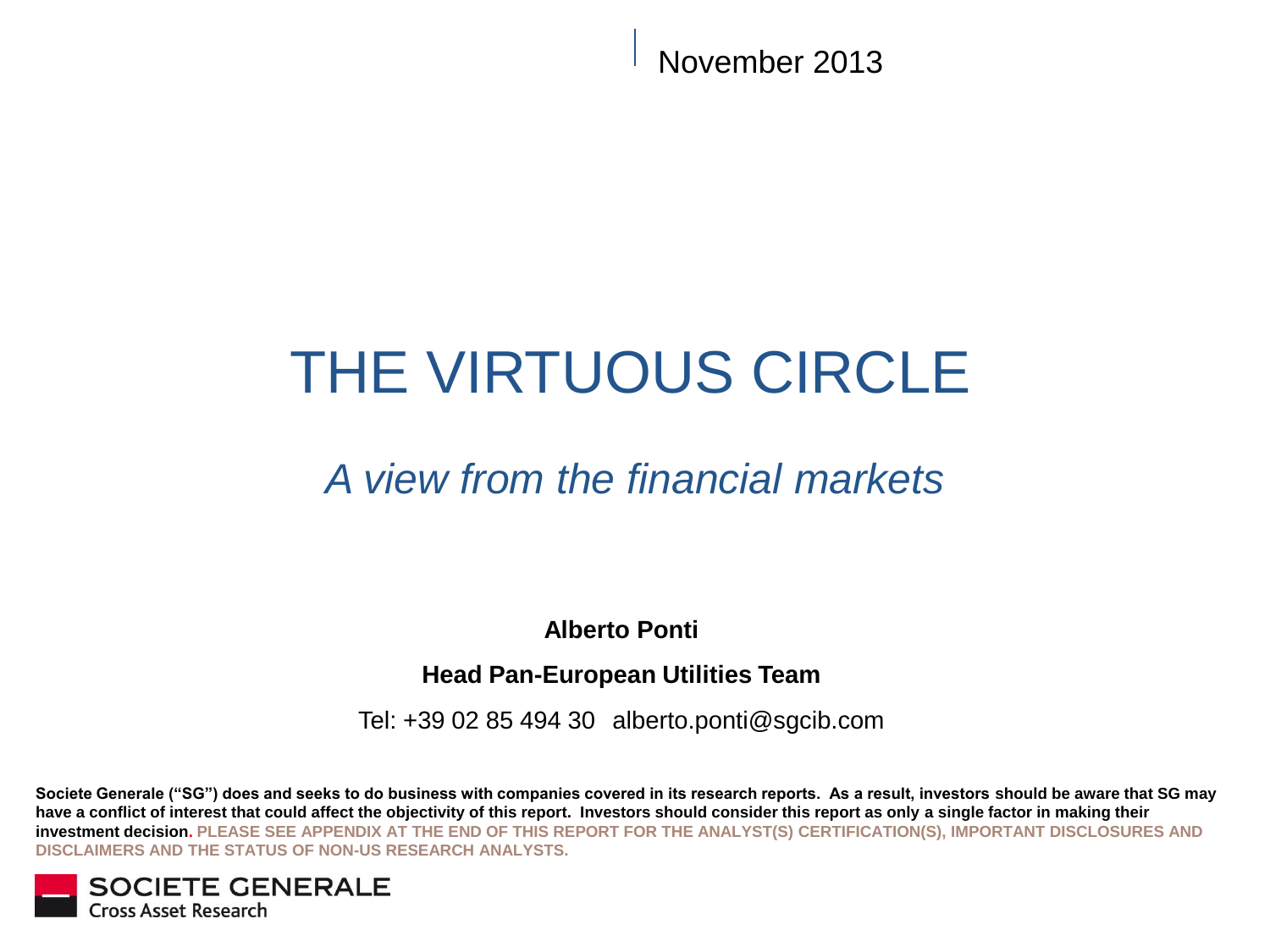# **MARKET STRUCTURE**



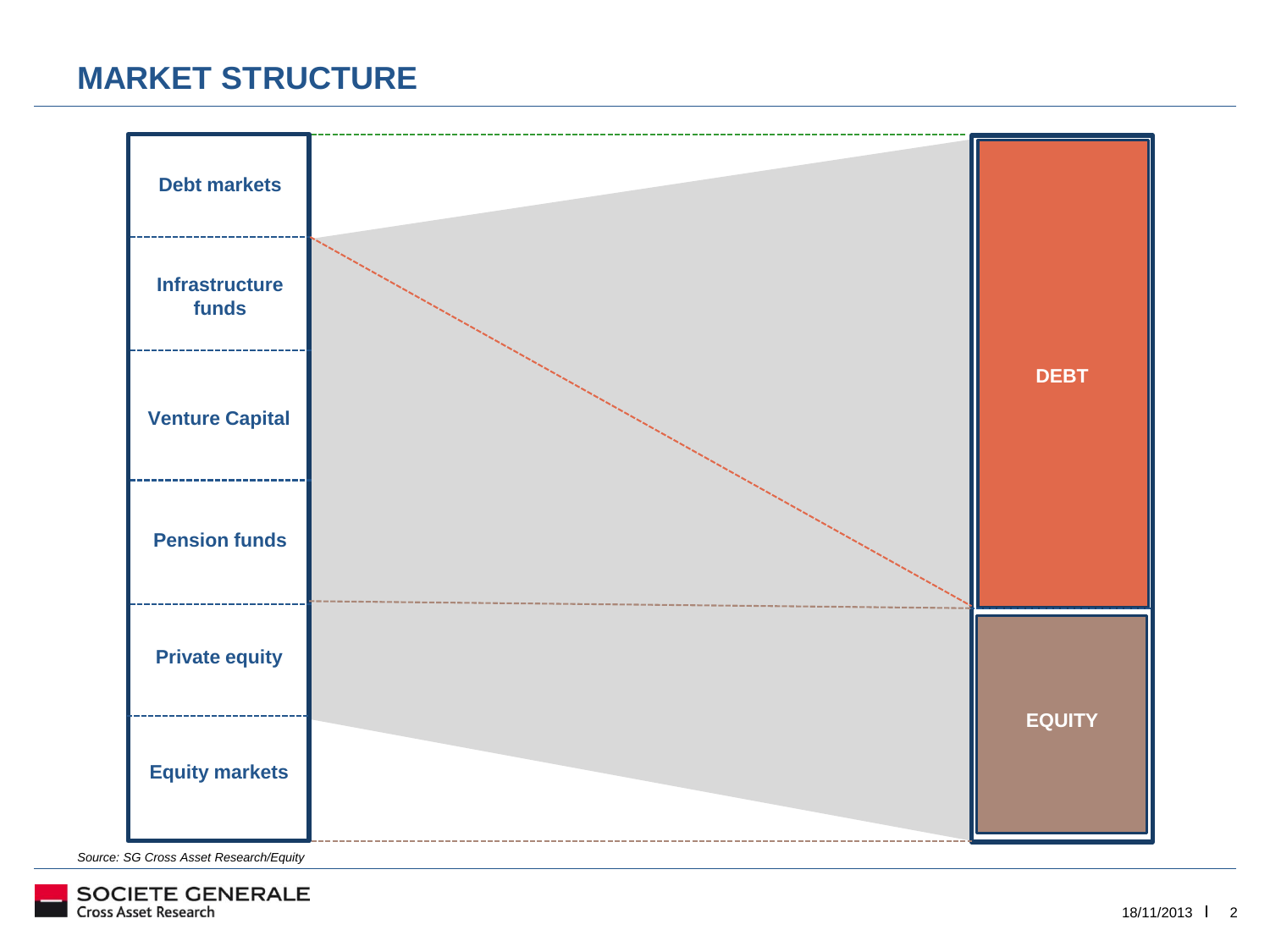| <b>10YRS+</b>                                 |                                              |                                              |  |
|-----------------------------------------------|----------------------------------------------|----------------------------------------------|--|
| <b>Pension funds</b><br><b>Infrastructure</b> | 5-10YRS<br><b>Venture capital</b>            | 0-5YRS                                       |  |
| funds<br><b>Debt markets</b>                  | <b>Private equity</b><br><b>Debt markets</b> | <b>Equity markets</b><br><b>Debt markets</b> |  |
|                                               |                                              |                                              |  |

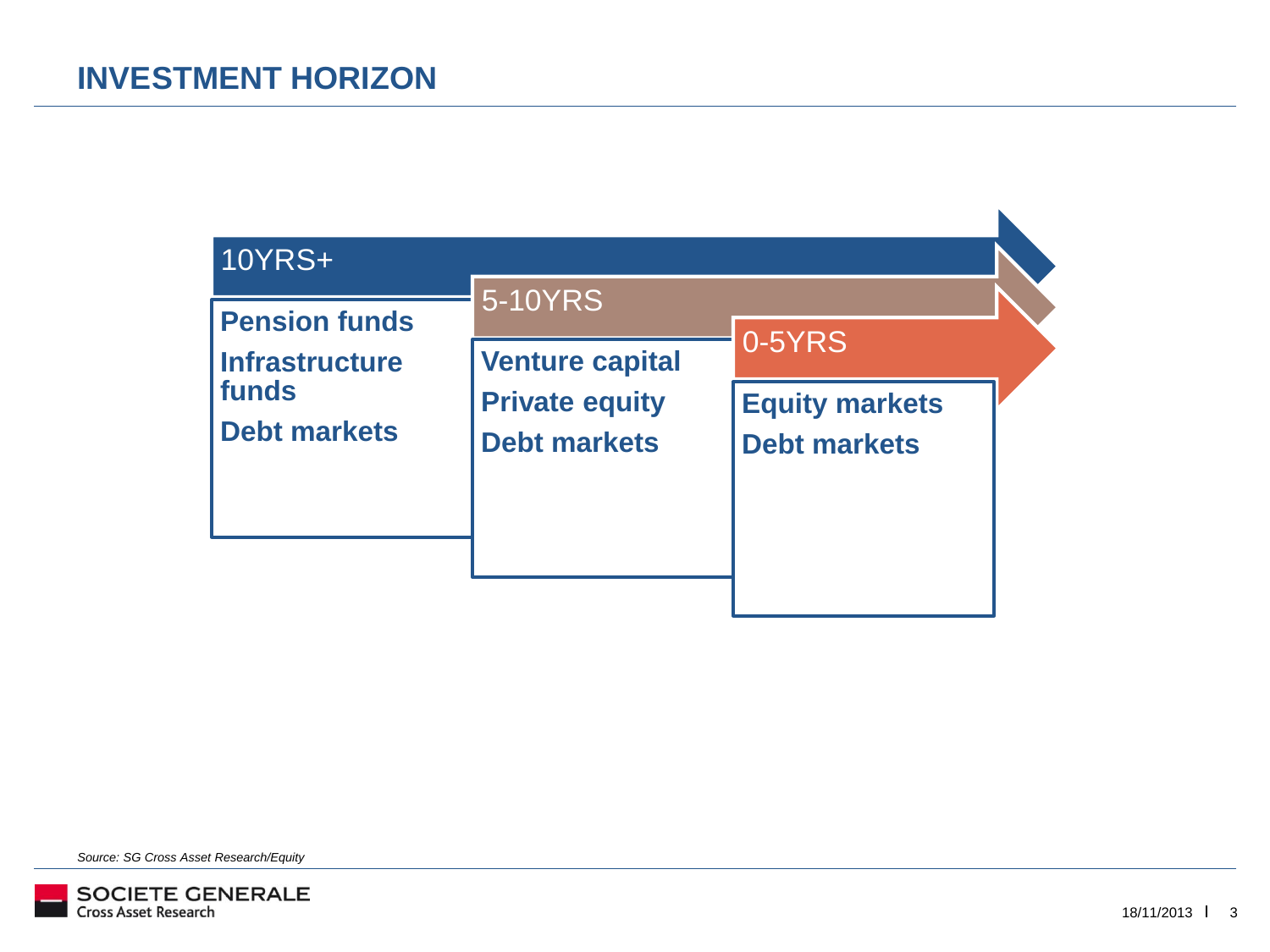| <b>10YRS+</b>                |                                 |                                          |  |
|------------------------------|---------------------------------|------------------------------------------|--|
| <b>Stable returns</b>        | 5-10YRS                         |                                          |  |
| <b>Inflation hedge</b>       | 30%+ return                     | <b>1-5YRS</b>                            |  |
| No specific exit<br>strategy | <b>Growth</b>                   | Many 'styles'                            |  |
|                              | Exit (trade sale,<br>IPO, etc.) | Growth, value,<br>etc.                   |  |
|                              |                                 | <b>Exit (sale in the</b><br>open market) |  |

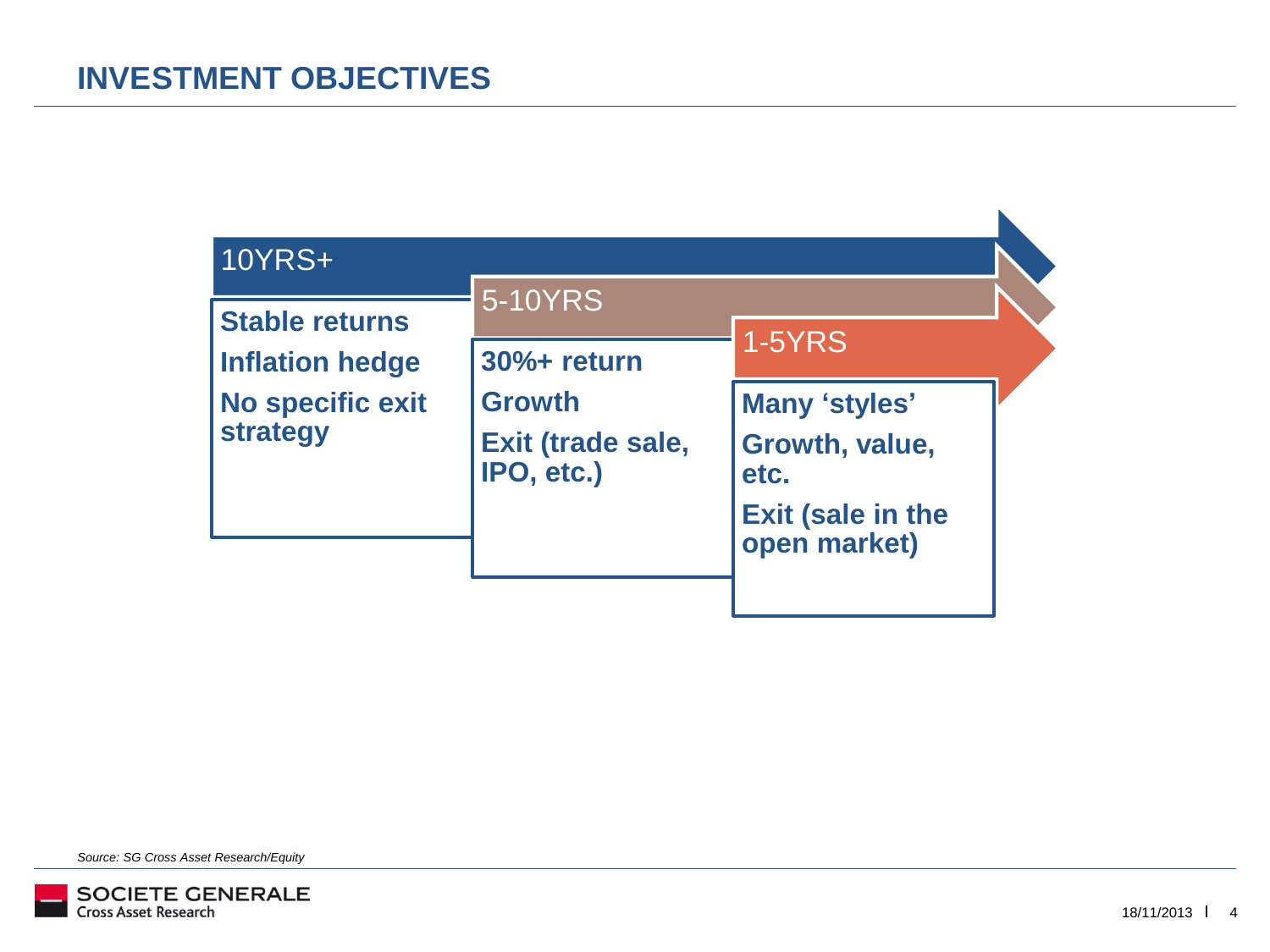# **THE VIRTUOUS CIRCLE**



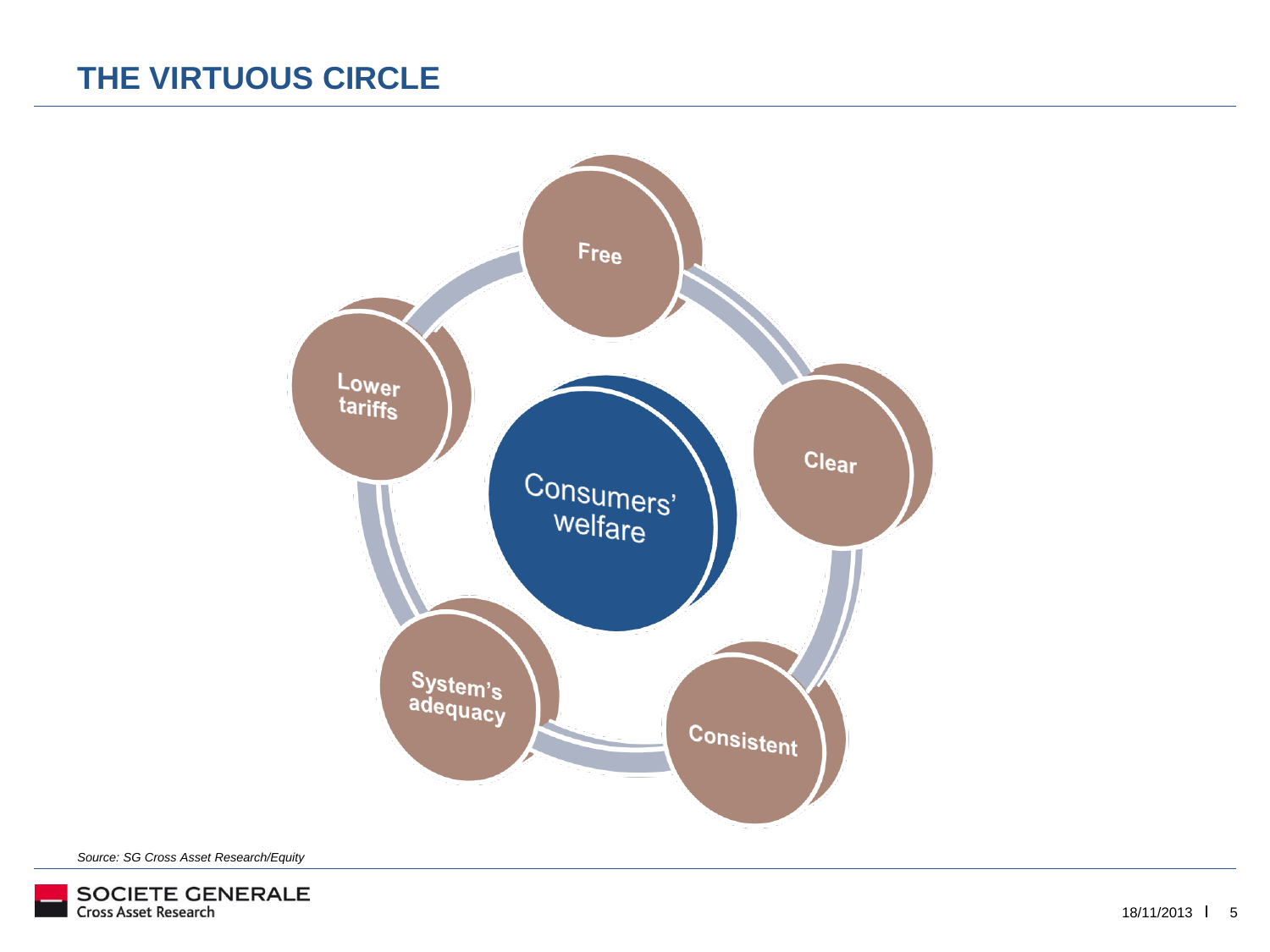# **INDEPENDENCE**



#### **CLEARLY STATED MISSION**

**eg maximisation of consumers' welfare**



### **CLEARLY STATED ATTRIBUTIONS**

**eg the government sets the energy policy, the REG implements the law**



#### **LENGTH OF MANDATE**

**where possible REG's office tenure doesn't overlap with that of the government**



#### **POLITICAL MAJORITY REQUIRED**

**the larger the majority required , the better (where applicable)**



#### **SKILLS REQUIRED**

**Often financial markets are under-represented or not represented at all**

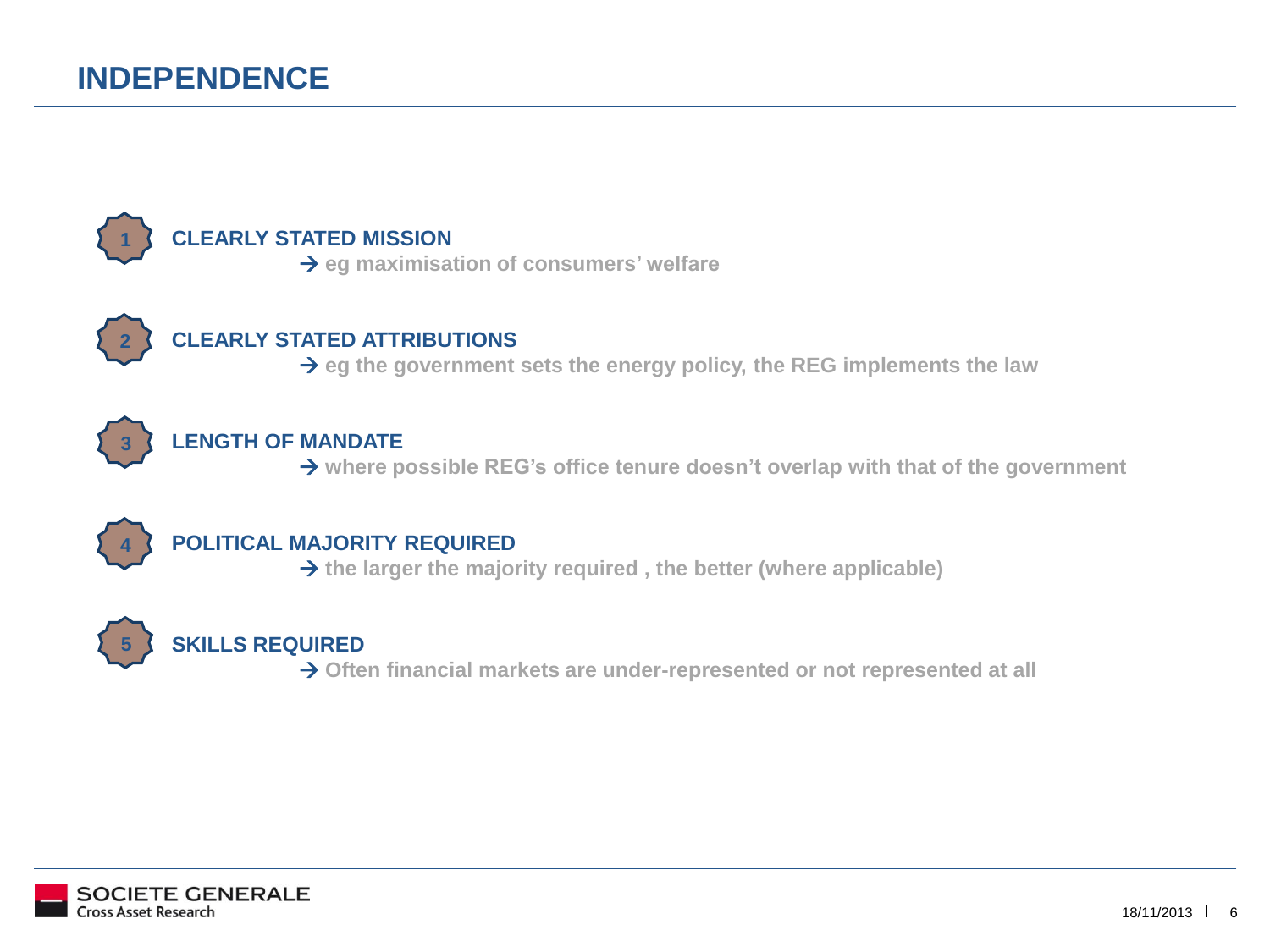# **TRANSPARENCY – WHAT INVESTORS NEED**



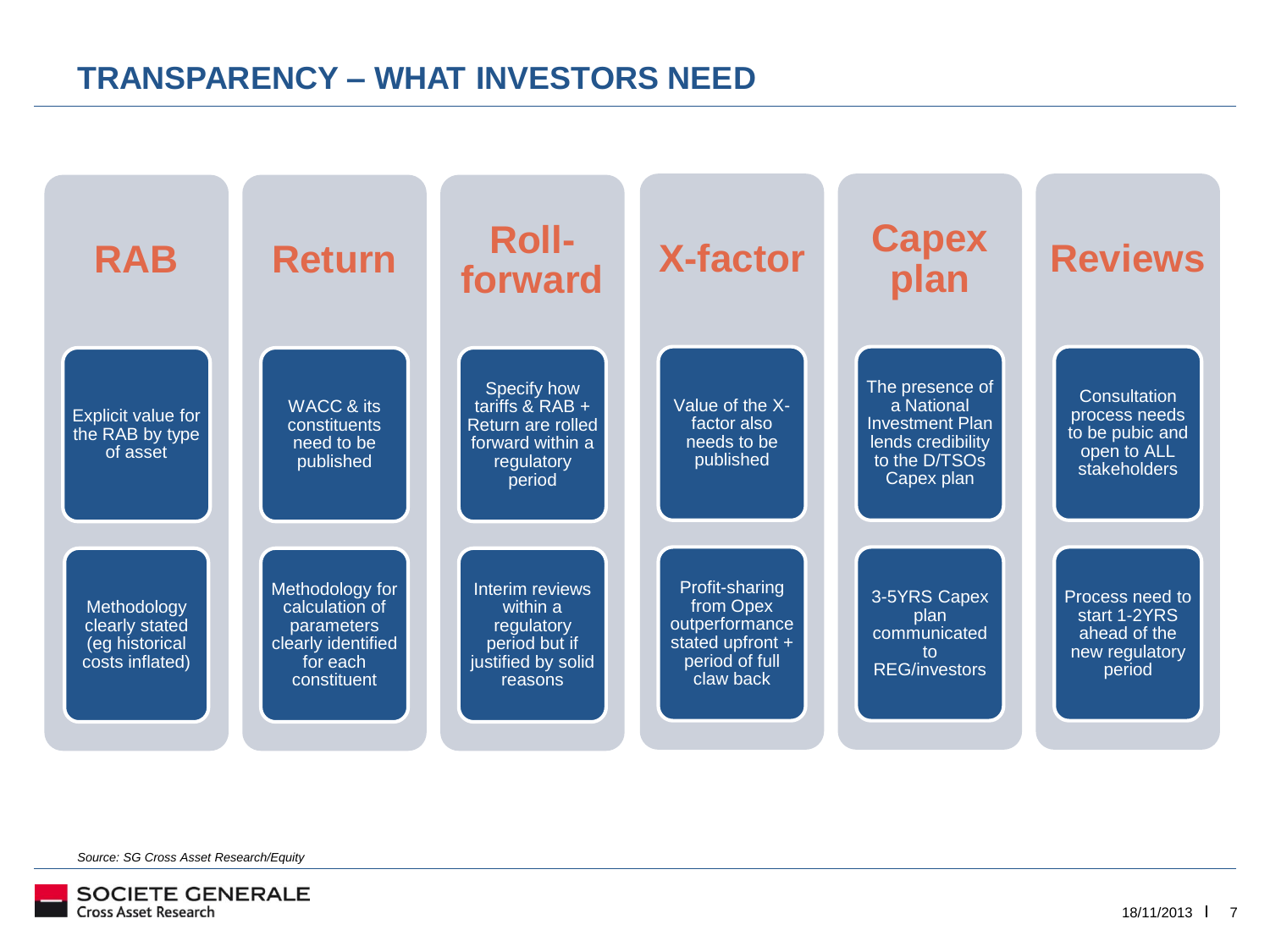# **TRANSPARENCY – HOW INVESTORS LOOK AT IT**



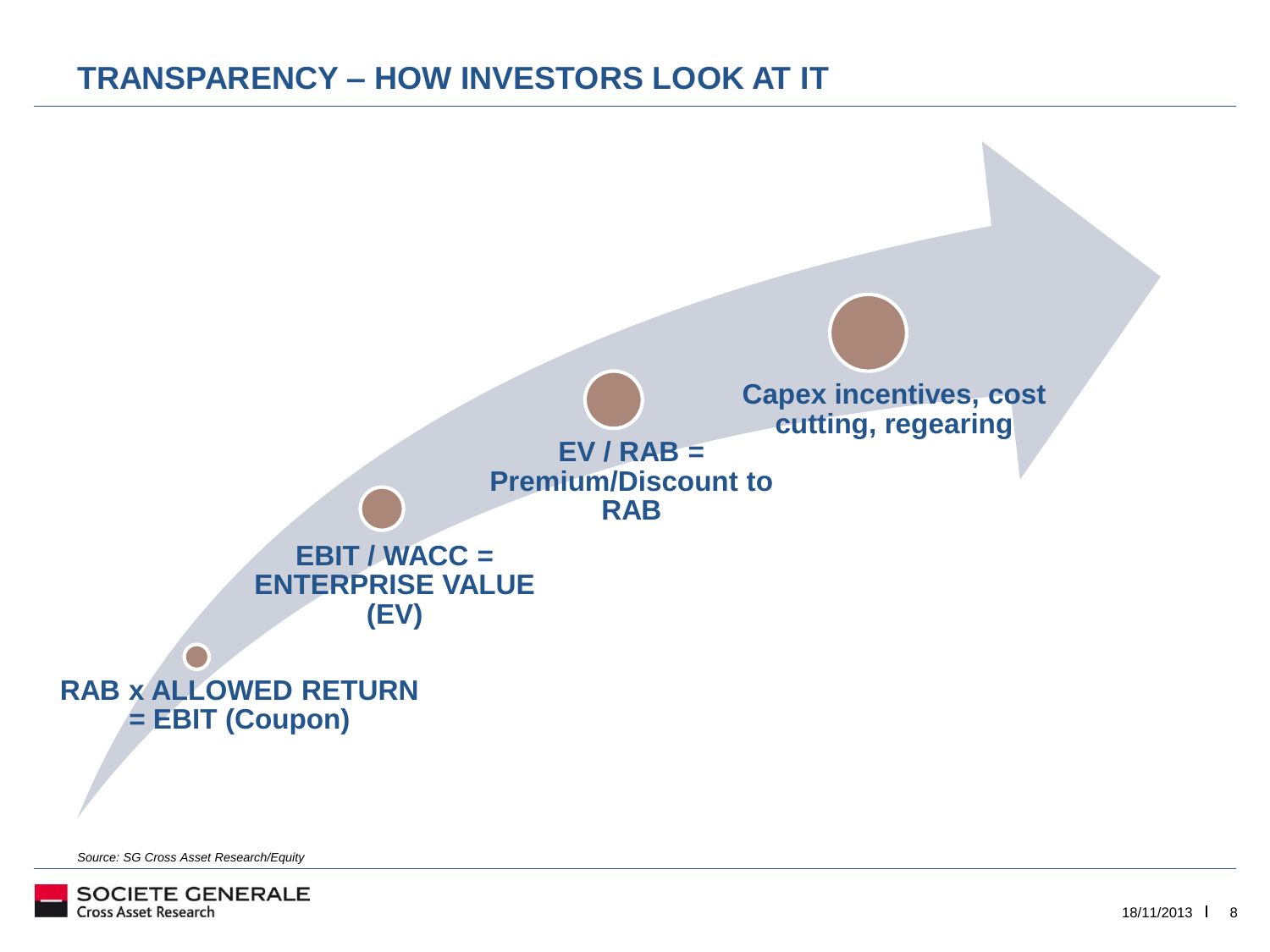# **TRANSPARENCY – WHAT INVESTORS LIKE**



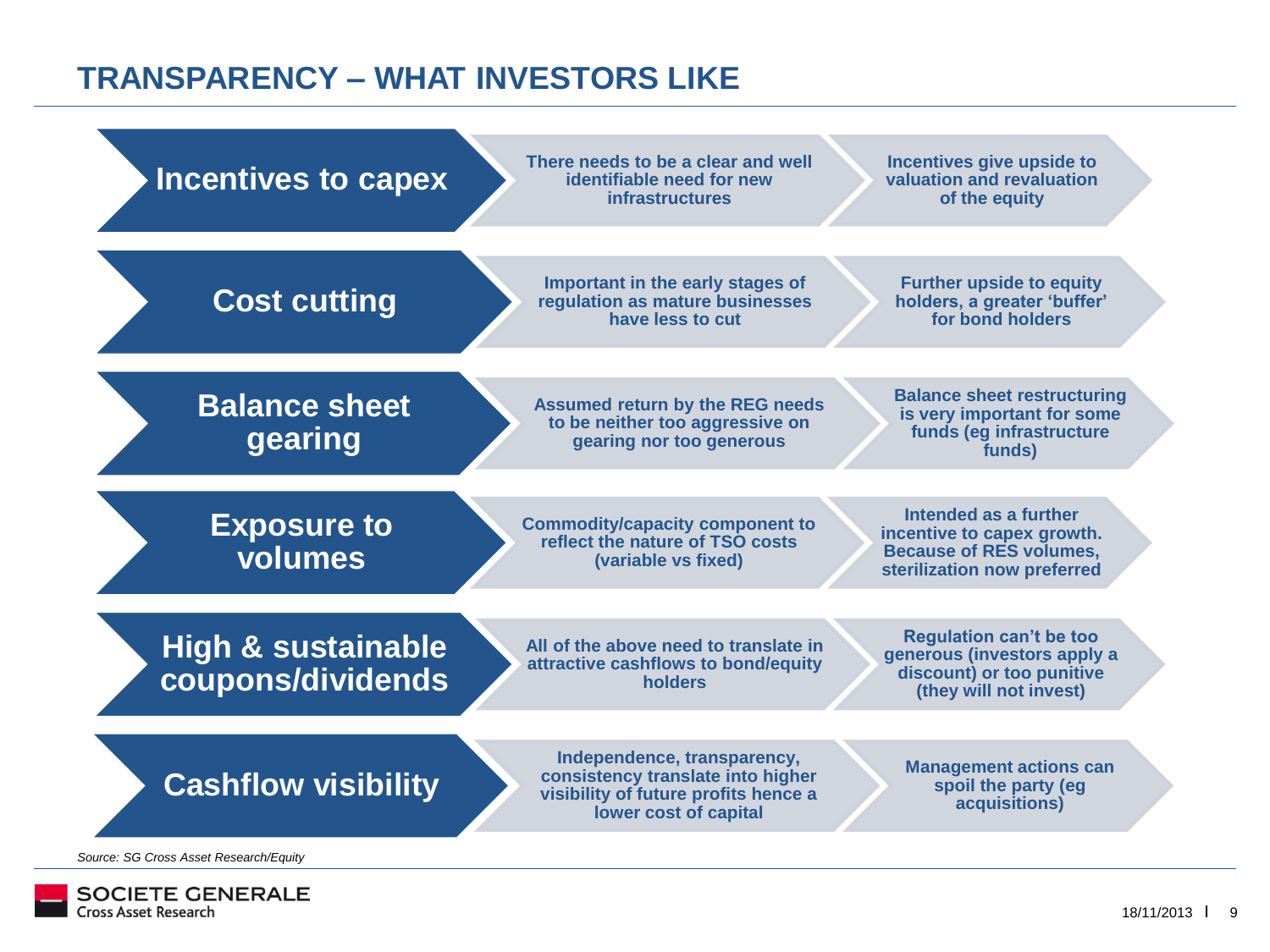#### **Tariff methodology**

**Consistent application WITHIN a regulatory period**

**Consistent application BETWEEN regulatory periods**

### **Communication**

**Leakages to local newspapers (better to use instutional channels/events/papers)**

**Announcements 'when market open' or during holiday periods**

#### **Political intervention**

**Use of regulation for political purposes (Eg tariff freeze) increases investors' risk perception, hence their cost of capital**

**Ultimately consumers suffer**

#### **Classic 'mistakes'**

**Sudden changes never flagged in Discussion Papers**

**Taxes, worst of all if applied retrospectively**

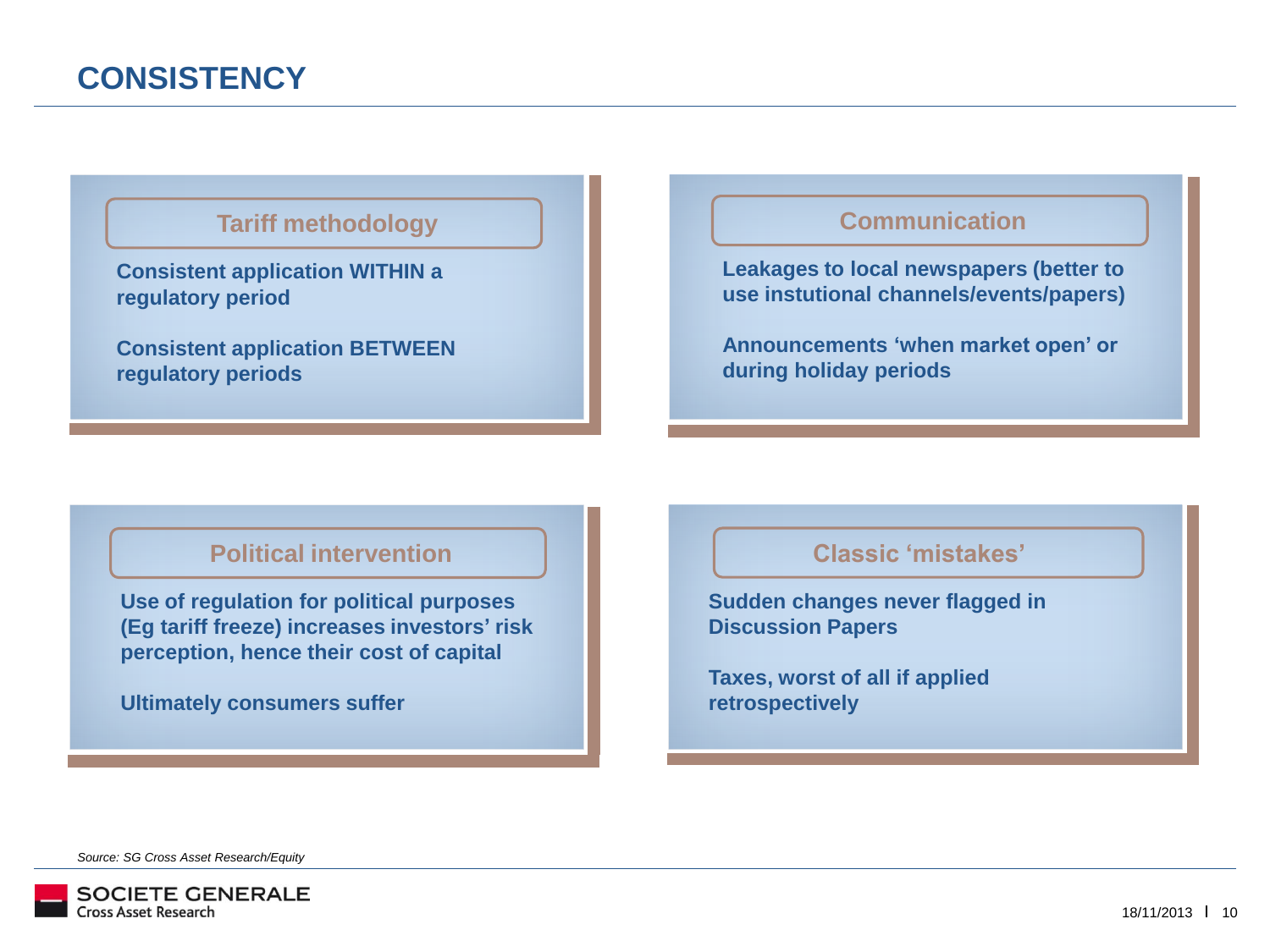**Financial markets are indeed open to finance gas&power infrastructures**

**Regulated assets are typically preferred as they offer long-term investment opportunities and usually with better visibility of future cash flow**

**To this end, a clear and stable regulatory picture is needed which itself is a function of the independence of the regulatory body**

**A lower perceived risk by investors translates into ample availability of financing for new infrastructures** ( $\rightarrow$  security of supply) and at a lower cost ( $\rightarrow$  lower tariffs, consumers' welfare)

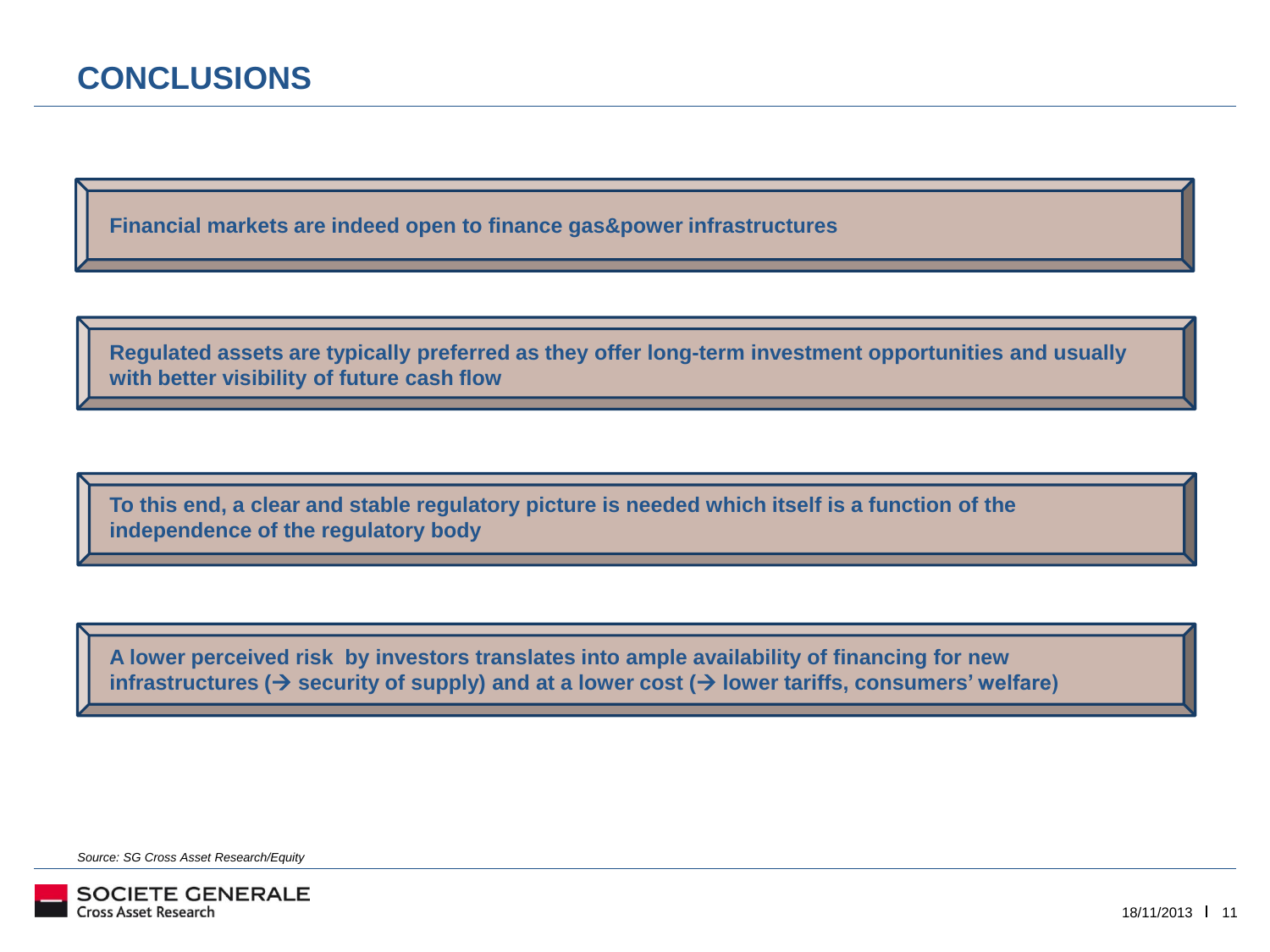**Analyst Certification**  The following named research analyst(s) hereby certifies or certify that (i) the views expressed in the research report (or in the case of contributing analysts, in his or her contribution to the report) accurately reflect his or her personal views about any and all of the subject securities or issuers and (ii) no part of his or her compensation was, is, or will be related, directly or indirectly, to the specific recommendations or views expressed in this report: **Alberto Ponti**

The analyst(s) who author research are employed by SG and its affiliates in locations, including but not limited to, Paris, London, New York, Hong Kong, Tokyo, Bangalore, Madrid, Milan, Warsaw and Moscow.

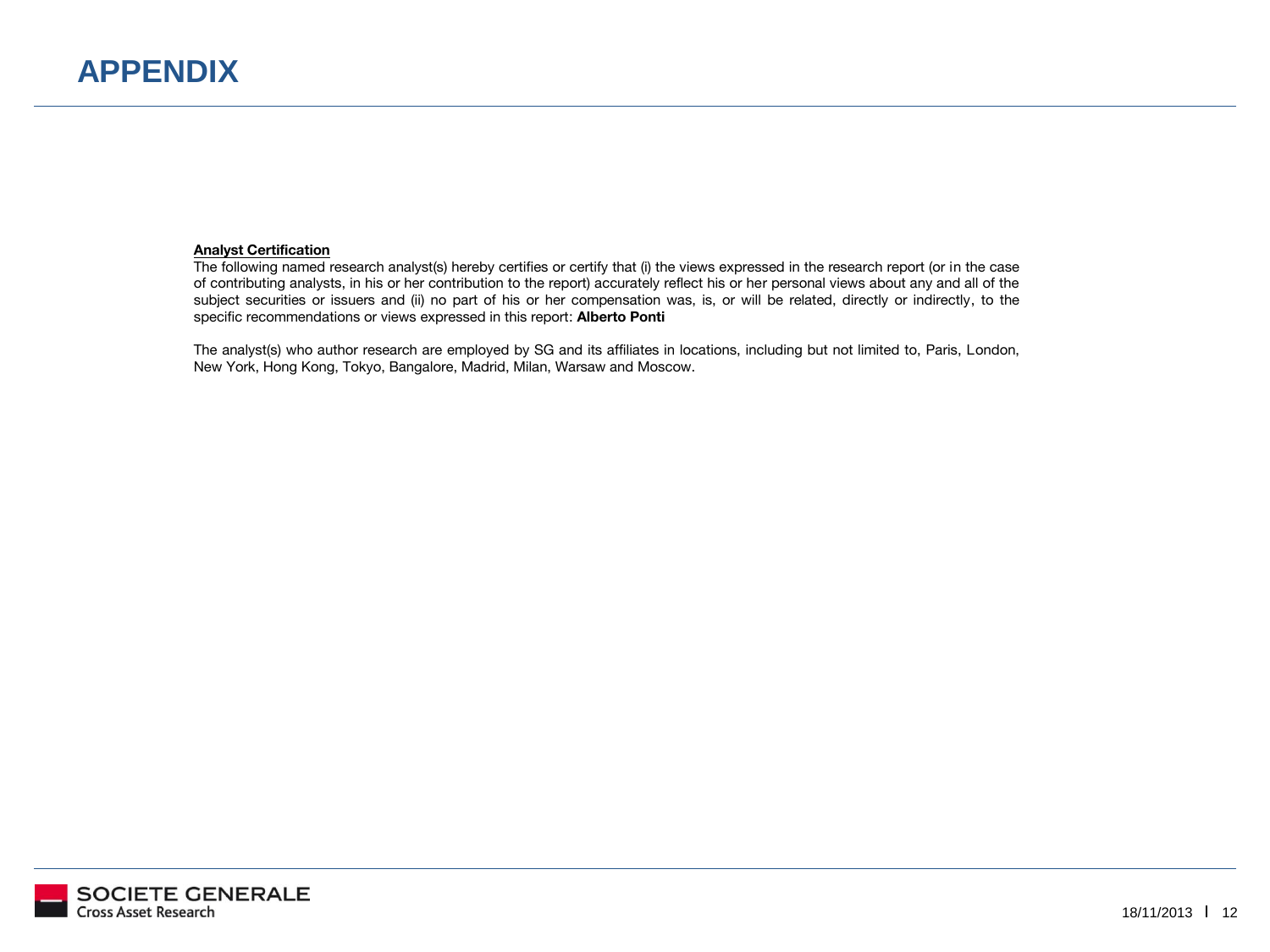# **APPENDIX**

SG EQUITY RESEARCH RATINGS on a 12 months period (in effect as of March 14, 2012)

BUY: absolute total shareholder return forecast of 15% or more over a 12 month period.

HOLD: absolute total shareholder return forecast between 0% and  $+15\%$  over a 12 month period.

**SELL:** absolute total shareholder return forecast below 0% over a 12 month period.

Total shareholder return means forecast share price appreciation plus all forecast cash dividend income, including income from special dividends, paid during the 12 month period. Ratings are determined by the ranges described above at the time of the initiation of coverage or a change in rating (subject to limited management discretion). At other times, ratings may fall outside of these ranges because of market price movements and/or other short term volatility or trading patterns. Such interim deviations from specified ranges will be permitted but will become subject to review by research management.

Prior to the change in SG Equity Ratings on March 14, 2012, the SG Equity Ratings in effect were: BUY (expected upside of 10% or more over a 12 month period; HOLD (expected return between - $10\%$  and  $+10\%$  over a 12 month period); and SELL (expected downside of -10% or worse over a 12 month period).

#### Sector Weighting Definition on a 12 months period:

The sector weightings are assigned by the SG Equity Research Strategist and are distinct and separate from SG equity research analyst ratings. They are based on the relevant MSCI.

OVERWEIGHT: sector expected to outperform the relevant broad market benchmark over the next 12 months.

NEUTRAL: sector expected to perform in-line with the relevant broad market benchmark over the next 12 months.

**UNDERWEIGHT:** sector expected to underperform the relevant broad market benchmark over the next 12 months.

The Preferred and Least preferred stocks are selected by the covering analyst based on the individual analyst's coverage universe and not by the SG Equity Research Strategist. universe and not by the SG Equity Research Strategist.



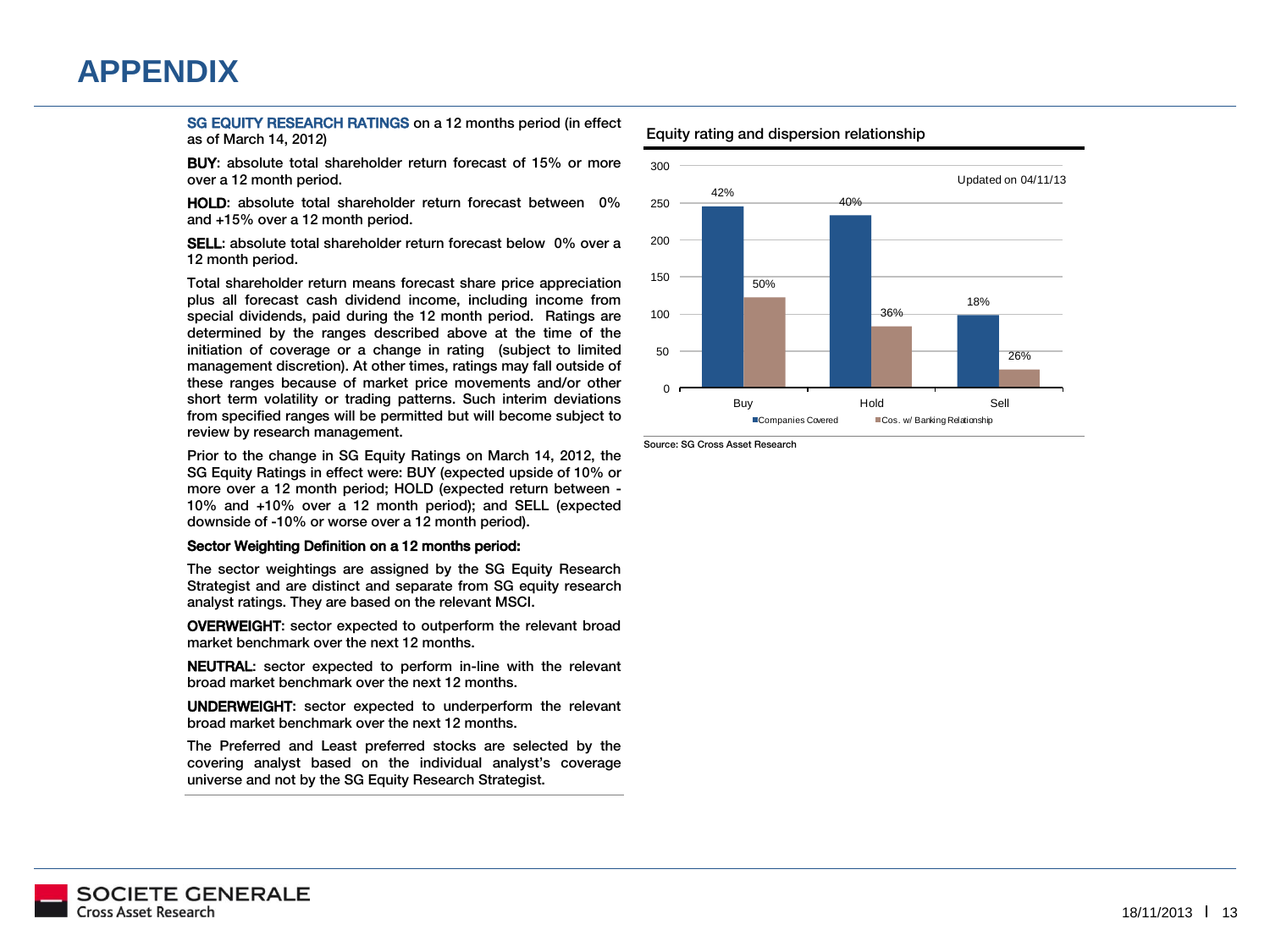# **APPENDIX**

All pricing information included in this report is as of market close, unless otherwise stated.

MSCI DISCLAIMER: The MSCI sourced information is the exclusive property of Morgan Stanley Capital International Inc. (MSCI). Without prior written permission of MSCI, this information and any other MSCI intellectual proper used to create any financial products, including any indices. This information is provided on an "as is" basis. The user assumes the entire risk of any use made of this information. MSCI, its affiliates and any third party involved in, or related to, computing or compiling the information hereby expressly disclaim all warranties of originality, accuracy, completeness, merchantability or fitness for a particular purpose with respect to any of this information. Without limiting any of the foregoing, in no event shall MSCI, any of its affiliates or any third party involved in, or related to, computing or compiling the information have any liability for any damages of any kind. MSCI, Morgan Stanley Capital International and the MSCI indexes are service marks of MSCI and its affiliates or such similar language as may morgan Stanley Capital International and the MSCI indexes are service marks of MSCI indexes are service marks of MSCI and its affiliates or such similar language as may be provided by or approved in advance by MSCI.

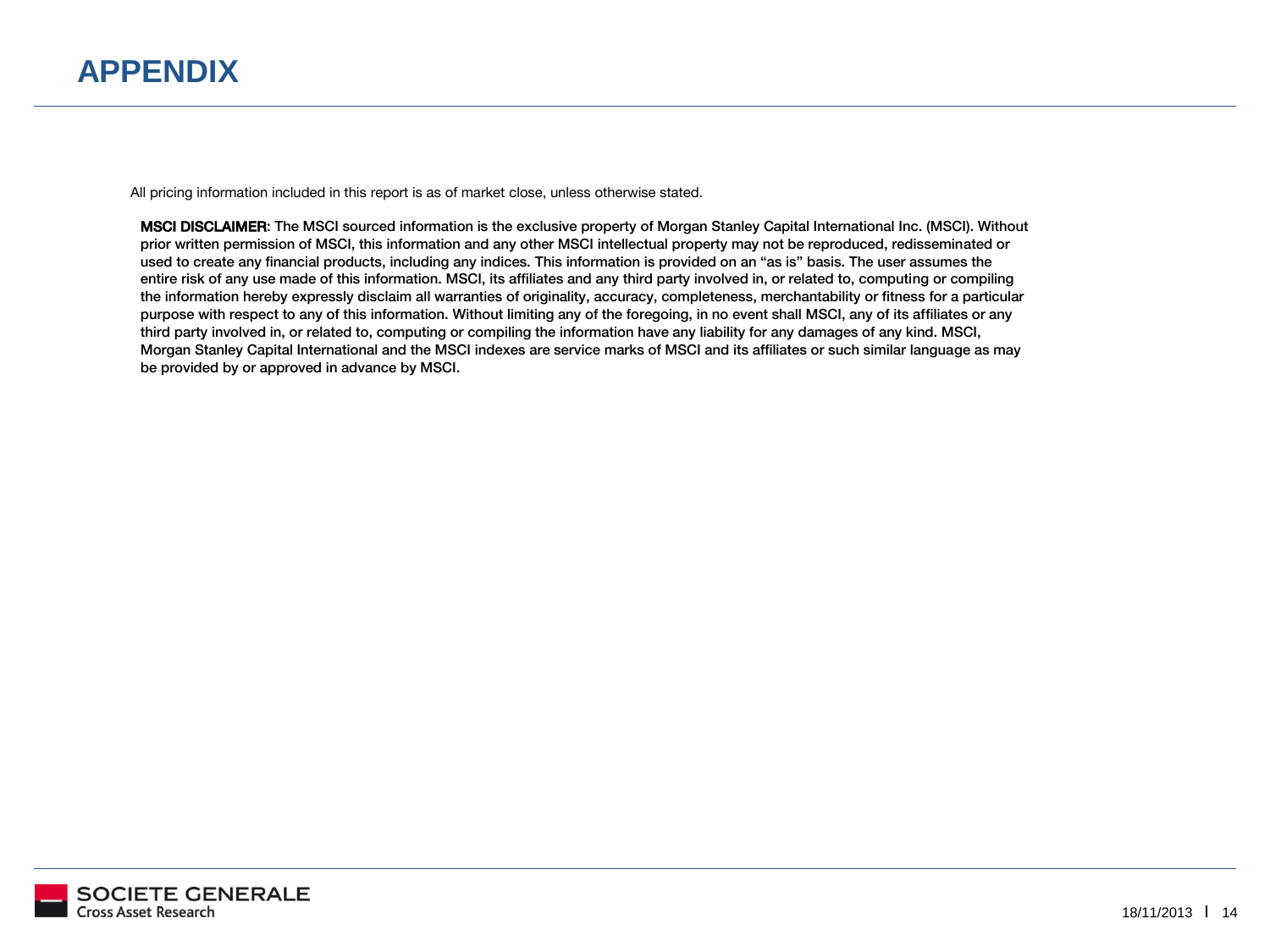**FOR DISCLOSURES PERTAINING TO COMPENDIUM REPORTS OR RECOMMENDATIONS OR ESTIMATES MADE ON SECURITIES OTHER THAN THE PRIMARY SUBJECT OF THIS RESEARCH REPORT, PLEASE VISIT OUR GLOBAL RESEARCH DISCLOSURE WEBSITE AT http://www.sgresearch.com/compliance.rha or call +1 (212).278.6000 in the U.S..**

#### **European Specialty Sales**

If a European specialist sales personnel is listed on the cover of research reports, these employees are in SG's Global Markets division responsible for the sales effort in their sector and are not part of SG's Cross-Asset Research Department. Specialist Sales do not contribute in any manner to the content of research reports in which their names appear.

The analyst(s) responsible for preparing this report receive compensation that is based on various factors including SG's total revenues, a portion of which are generated by investment banking activities.

Non-U.S. Analyst Disclosure: The name(s) of any non-U.S. analysts who contributed to this report and their SG legal entity are listed below. U.S. analysts are employed by SG Americas Securities LLC. The non-U.S. analysts are not registered/qualified with FINRA, may not be associated persons of SGAS and may not be subject to the FINRA restrictions on communications with a subject company, public appearances and trading securities held in the research analyst(s)' account(s): Alberto Ponti Société Générale Milan

**IMPORTANT DISCLAIMER**: The information herein is not intended to be an offer to buy or sell, or a solicitation of an offer to buy or sell, any securities and has been obtained from, or is based upon, sources believed to be reliable but is not guaranteed as to accuracy or completeness. Material contained in this report satisfies the regulatory provisions concerning independent investment research as defined in MiFID. SG does, from time to time, deal, trade in, profit from, hold, act as market-makers or advisers, brokers or bankers in relation to the securities, or derivatives thereof, of persons, firms or entities mentioned in this document and may be represented on the board of such persons, firms or entities. SG does, from time to time, act as a principal trader in equities or debt securities that may be referred to in this report and may hold equity or debt securities positions. Employees of SG, or individuals connected to them, may from time to time have a position in or hold any of the investments or related investments mentioned in this document. SG is under no obligation to disclose or take account of this document when advising or dealing with or on behalf of customers. The views of SG reflected in this document may change without notice. In addition, SG may issue other reports that are inconsistent with, and reach different conclusions from, the information presented in this report and is under no obligation to ensure that such other reports are brought to the attention of any recipient of this report. To the maximum extent possible at law, SG does not accept any liability whatsoever arising from the use of the material or information contained herein. This research document is not intended for use by or targeted to retail customers. Should a retail customer obtain a copy of this report he/she should not base his/her investment decisions solely on the basis of this document and must seek independent financial advice.

The financial instrument discussed in this report may not be suitable for all investors and investors must make their own informed decisions and seek their own advice regarding the appropriateness of investing in financial instruments or implementing strategies discussed herein. The value of securities and financial instruments is subject to currency exchange rate fluctuation that may have a positive or negative effect on the price of such securities or financial instruments, and investors in securities such as ADRs effectively assume this risk. SG does not provide any tax advice. Past performance is not necessarily a quide to future performance. Estimates of future performance are based on assumptions that may not be realized. Investments in general, and derivatives in particular, involve numerous risks, including, among others, market, counterparty default and liquidity risk. Trading in options involves additional risks and is not suitable for all investors. An option may become worthless by its expiration date, as it is a depreciating asset. Option ownership could result in significant loss or gain, especially for options of unhedged positions. Prior to buying or selling an option, investors must review the "Characteristics and Risks of Standardized Options" at http://www.optionsclearing.com/publications/risks/riskchap.1.jsp.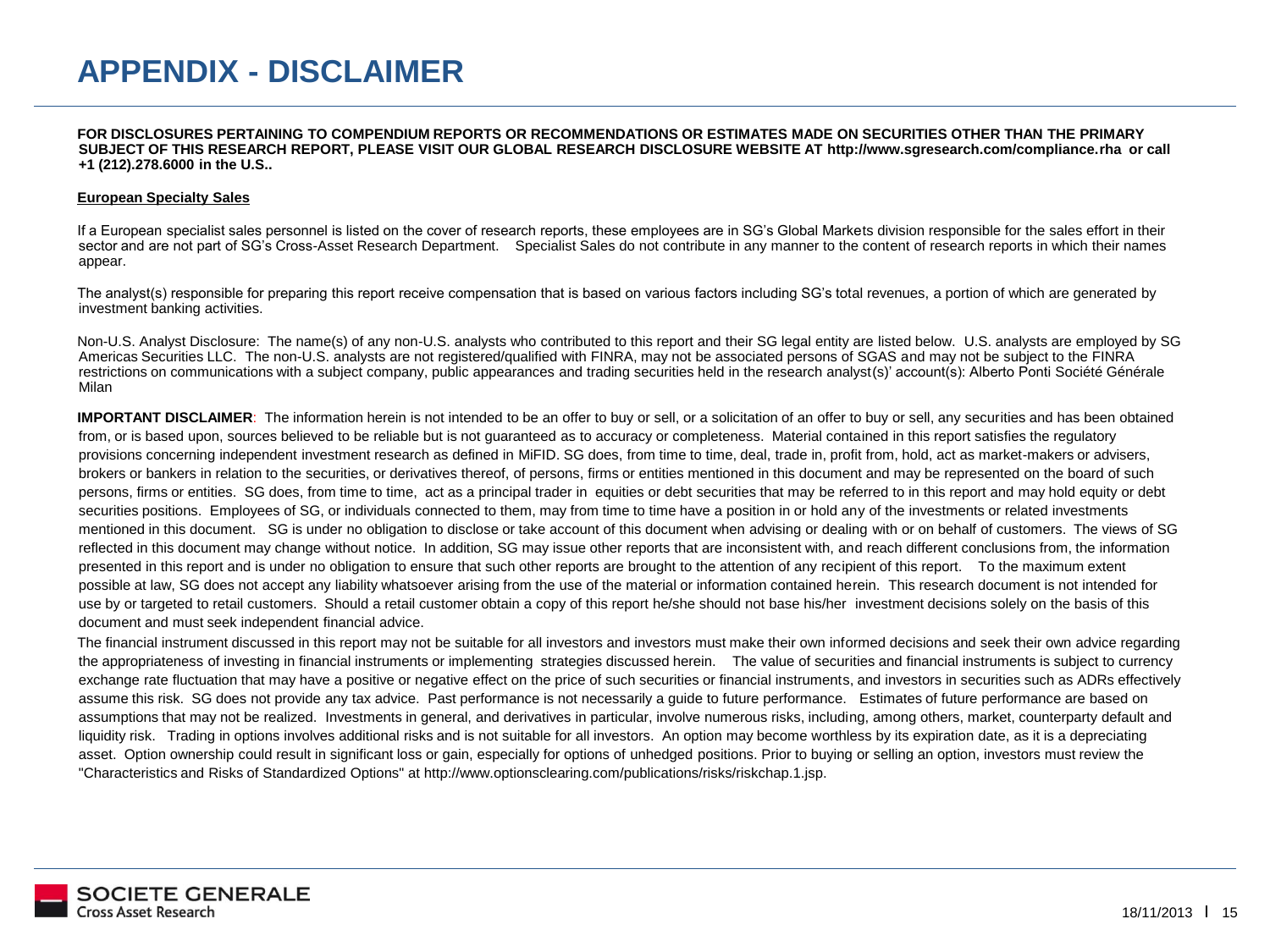# **APPENDIX - DISCLAIMER**

**Notice to French Investors:** This publication is issued in France by or through Société Générale ("SG") which is authorised and supervised by the Autorité de Contrôle Prudentiel and regulated by the Autorite des Marches Financiers.

Notice to U.K. Investors: Société Générale is a French credit institution (bank) authorised by the Autorité de Contrôle Prudentiel (the French Prudential Control Authority) and the Prudential Regulation Authority and subject to limited regulation by the Financial Conduct Authority and Prudential Regulation Authority. Details about the extent of our authorisation and regulation by the Prudential Regulation Authority, and regulation by the Financial Conduct Authority are available from us on request.

**Notice to Polish Investors:** this document has been issued in Poland by Societe Generale S.A. Oddzial w Polsce ("the Branch") with its registered office in Warsaw (Poland) at 111 Marszałkowska St. The Branch is supervised by the Polish Financial Supervision Authority and the French "Autorité de Contrôle Prudentiel". This report is addressed to financial institutions only, as defined in the Act on trading in financial instruments. The Branch certifies that this document has been elaborated with due dilligence and care.

**Notice to U.S. Investors:** For purposes of SEC Rule 15a-6, SG Americas Securities LLC ("SGAS") takes responsibility for this research report. This report is intended for institutional investors only. Any U.S. person wishing to discuss this report or effect transactions in any security discussed herein should do so with or through SGAS, a broker-dealer registered with the SEC and a member of FINRA, with its registered address at 245 Park Avenue, New York, NY, 10167. (212) 278-6000.

Notice to Canadian Investors: This document is for information purposes only and is intended for use by Permitted Clients, as defined under National Instrument 31-103, Accredited Investors, as defined under National Instrument 45-106, Accredited Counterparties as defined under the Derivatives Act (Québec) and "Qualified Parties" as defined under the ASC, BCSC, SFSC and NBSC Orders.

**Notice to Singapore Investors:** This document is provided in Singapore by or through Société Générale ("SG"), Singapore Branch and is provided only to accredited investors, expert investors and institutional investors, as defined in Section 4A of the Securities and Futures Act, Cap. 289. Recipients of this document are to contact Société Générale, Singapore Branch in respect of any matters arising from, or in connection with, the document. If you are an accredited investor or expert investor, please be informed that in SG's dealings with you, SG is relying on the following exemptions to the Financial Advisers Act, Cap. 110 ("FAA"): (1) the exemption in Regulation 33 of the Financial Advisers Regulations ("FAR"), which exempts SG from complying with Section 25 of the FAA on disclosure of product information to clients; (2) the exemption set out in Regulation 34 of the FAR, which exempts SG from complying with Section 27 of the FAA on recommendations; and (3) the exemption set out in Regulation 35 of the FAR, which exempts SG from complying with Section 36 of the FAA on disclosure of certain interests in securities.

Notice to Hong Kong Investors: This report is distributed in Hong Kong by Société Générale, Hong Kong Branch which is licensed by the Securities and Futures Commission of Hong Kong under the Securities and Futures Ordinance (Chapter 571 of the Laws of Hong Kong) ("SFO"). This document does not constitute a solicitation or an offer of securities or an invitation to the public within the meaning of the SFO. This report is to be circulated only to "professional investors" as defined in the SFO.

Notice to Japanese Investors: This publication is distributed in Japan by Societe Generale Securities (North Pacific) Ltd., Tokyo Branch, which is regulated by the Financial Services Agency of Japan. This document is intended only for the Specified Investors, as defined by the Financial Instruments and Exchange Law in Japan and only for those people to whom it is sent directly by Societe Generale Securities (North Pacific) Ltd., Tokyo Branch, and under no circumstances should it be forwarded to any third party. The products mentioned in this report may not be eligible for sale in Japan and they may not be suitable for all types of investors.

Notice to Korean Investors: This report is distributed in Korea by SG Securities Korea Co., Ltd which is regulated by the Financial Supervisory Service and the Financial Services Commission.

Notice to Australian Investors: Societe Generale is exempt from the requirement to hold an Australian financial services licence (AFSL) under the Corporations Act 2001 (Cth) in respect of financial services, in reliance on ASIC Class Order 03/8240, a copy of which may be obtained at the web site of the Australian Securities and Investments Commission, http://www.asic.gov.au. The class order exempts financial services providers with a limited connection to Australia from the requirement to hold an AFSL where they provide financial services only to wholesale clients in Australia on certain conditions. Financial services provided by Societe Generale may be regulated under foreign laws and regulatory requirements, which are different from the laws applying in Australia.

http://www.sgcib.com. Copyright: The Société Générale Group 2013. All rights reserved.

This publication may not be reproduced or redistributed in whole in part without the prior consent of SG or its affiliates.